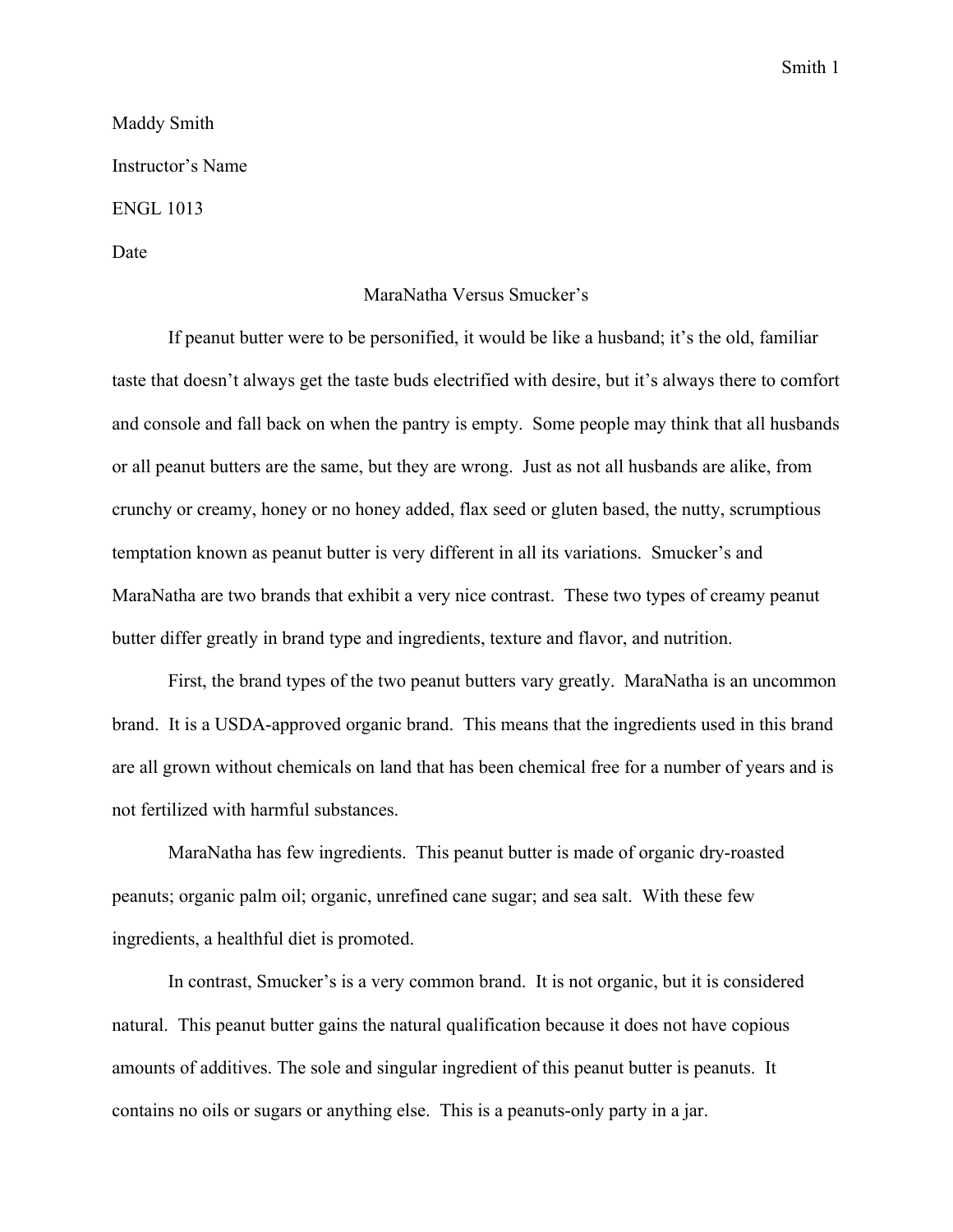Along with differing in brand type and ingredients, MaraNatha and Smucker's have the difference of texture and flavor. MaraNatha has a tiny film of oil on top, but it is not a disturbing amount. This brand is very smooth because it has organic palm oil added to give it a more fluid, spreadable consistency. The peanuts in this butter are very finely ground, giving no trace of grit in the mouth of the consumer.

Rather than having a sugar flavor along with the nut flavor, this butter is strictly nutty. The peanut flavor is very strong. It doesn't have a salty taste either. For an organic, healthy peanut butter, the taste is outstanding.

On the other hand, the Smucker's brand has a texture like that of very compact grits. It is even more compact when the oil is drained off the top instead of stirring it into the peanut butter. This brand could not be mistaken as being made of anything other than peanuts. It is rather rough and cohesive. Spreading is not a strong point for this peanut butter. It is more of a spoonjar-mouth type.

Smucker's is more on the salty side of flavor. Considering that the butter is made only of peanuts, it is understandable that sweetness is absent. This brand also has a raw flavor and texture. This peanut butter is unique with its grainy, mildly salty qualities.

Differences in texture and flavor are important to know, but knowing the difference in nutrition of the two peanut butters is very critical. MaraNatha could be considered a good diet food. In a serving of two tablespoons, there are 180 calories, 140 calories from fat. The percentage of iron per serving is 8%. This is not a high percentage, but in the world of nut butters, MaraNatha would be an iron-content hero. There are six grams of carbohydrates and eight grams of proteins. There are no trans-fats (bad fats), but there are three grams of saturated fats.

In contrast, Smucker's contains 200 calories per two-tablespoon serving with 150 fat